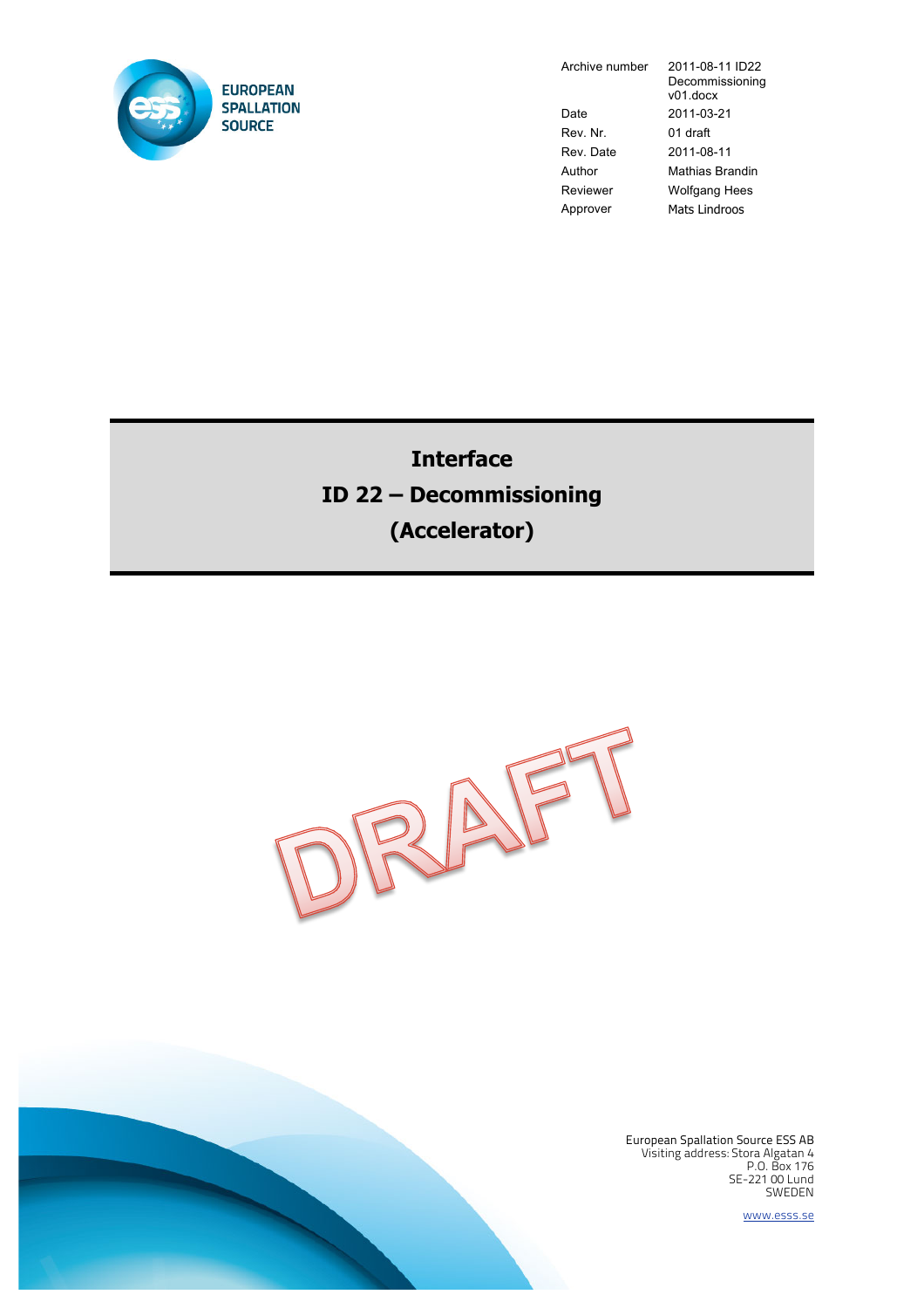

Archive number 2011-08-11 ID22

|          | Decommissioning<br>$v01$ .docx |
|----------|--------------------------------|
| Date     | 2011-03-21                     |
| Rev Nr   | 01 draft                       |
| Rev Date | 2011-08-11                     |
| Author   | Mathias Brandin                |
| Reviewer | <b>Wolfgang Hees</b>           |
| pprover  | Mats Lindroos                  |

## TABLE OF CONTENTS